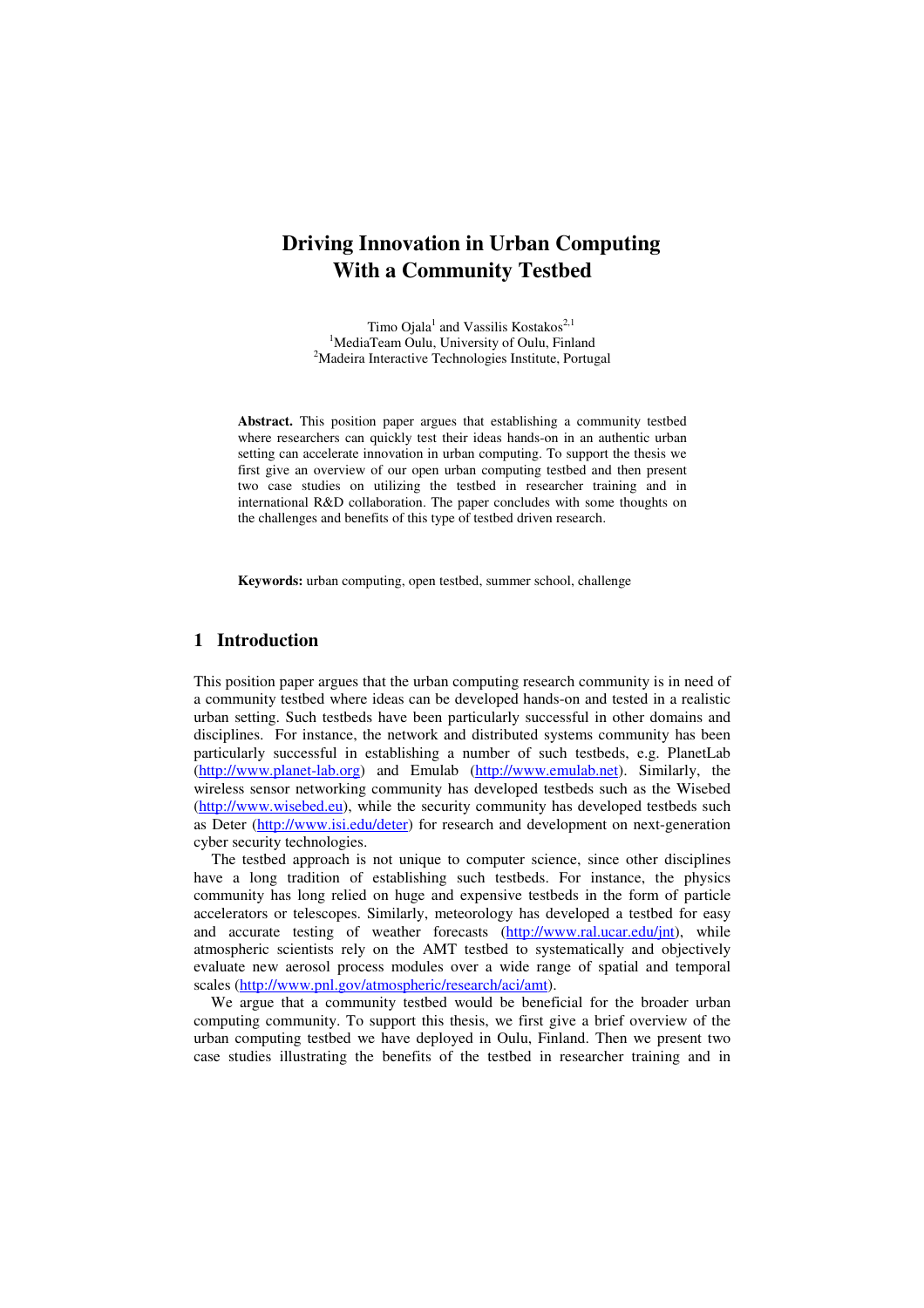international R&D collaboration. We then discuss the lessons learned so far, and argue that community testbeds could be an important force in driving innovation in urban computing.

### **2 Open urban computing testbed in Oulu, Finland**

We have invested lots of resources to establish a testbed which allows us to deploy a wide range of applications and services in authentic urban setting for use by real people. Our goal is to enable urban computing research in authentic urban setting with real users and with sufficient scale and time span. Such studies are important because real world systems are culturally situated, and cannot be reliably assessed with lab studies detached from the real world context. By deploying a system for a sufficiently long time we can establish the technical and cultural readiness and the critical mass of users needed for determining whether the system can be deemed '(un)successful' [1].

The testbed comprises of a wide variety of computing resources deployed across the City of Oulu, including UBI-hotspots, panOULU WLAN/BT/WSN networks and assorted middleware resources. We provide just here a brief overview of these resources, while a more detailed description is given in [4].



Figure 1. (a) UBI-hotspot; (b) panOULU WLAN AP and WSN ER; (c) panOULU BT AP.

UBI-hotspots (Fig. 1(a)) are effectively interactive public displays embedded with other computing resources such as two cameras, NFC/RFID reader, panOULU AP's and high-speed Internet access. Currently, 12 hotspots are deployed, six double-sided outdoors at the walking street area at the heart of the city and six single-sided indoors in key public buildings. A hotspot alternates between two states. In passive broadcast state the whole screen is allocated for the UBI-channel, a digital signage service. In interactive state the screen is split between the UBI-channel and the UBI-portal, which can embed effectively any web service found in the public Internet. The UBI-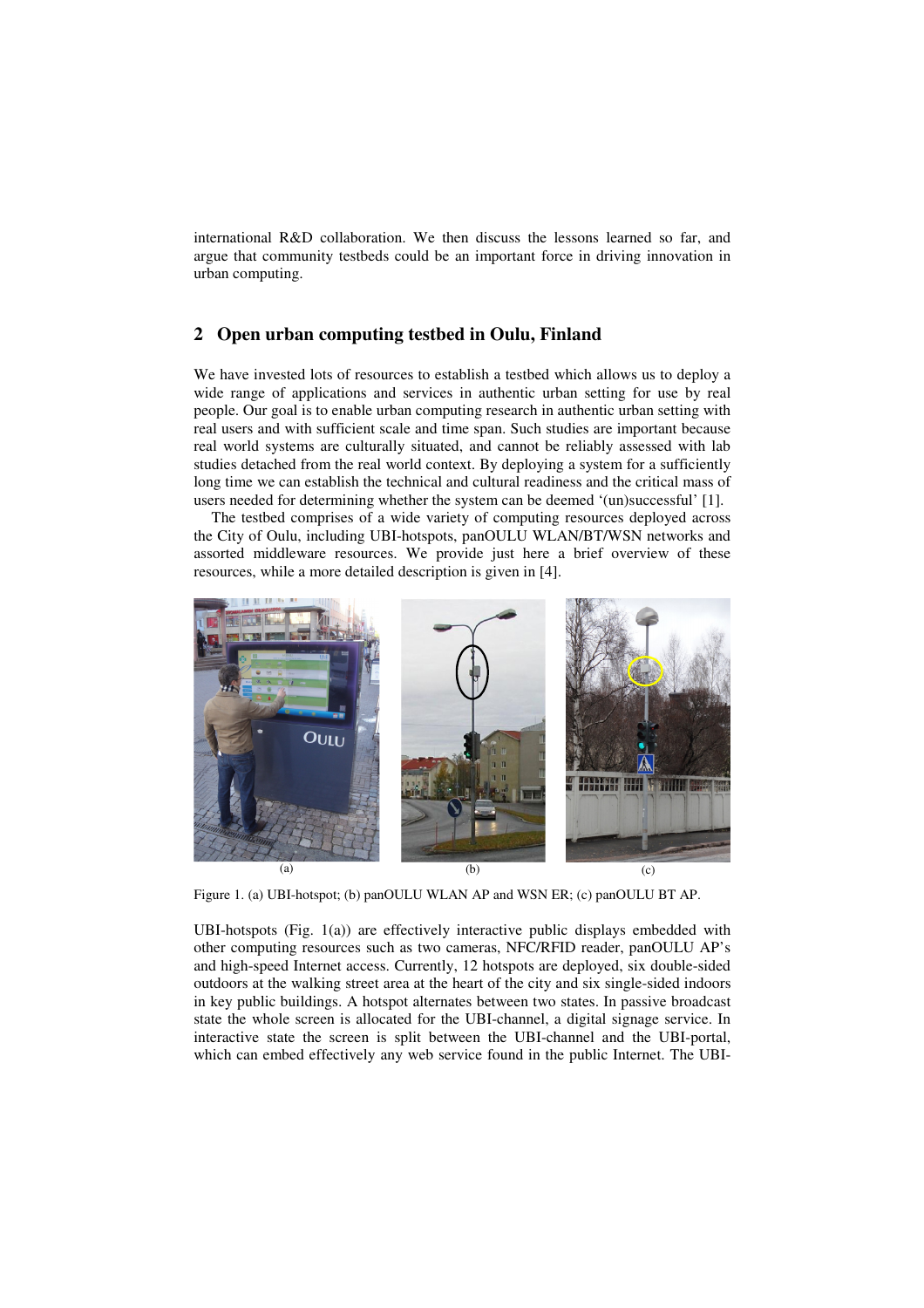portal provides access to a wide range of interactive services such as service directories, games, a street gallery of new media art exhibitions, sending of an UBIpostcard, and uploading of personal photos and videos. All interaction events such as face detections and launches of services are logged for reporting and research purposes. Since June 2010 the 12 hotspots collectively have had 350 daily service launches on average and exactly 532 yesterday (Feb 10, 2011).

panOULU WLAN is a city-wide WiFi network comprising of ~1270 IEEE 802.11 AP's, of which ~500 reside within 1 km of the city center [3]. While the city center is blanketed with 60 mesh AP's (Fig. 1(b)), coverage is provided in hotspot manner elsewhere. The AP's provide open (no authentication) and free (no payment) wireless Internet access to general public without any limitations. Comprehensive real-time traces of the network are archived for reporting and research purposes. For example, in January 2011 the network was used by 24686 devices, which totaled 621732 sessions and 19.2 million online minutes. 26.5% of the devices were multi-mode WiFi phones manufactured by Nokia, 23.9% Apple devices and 18.2% Intel-based laptops. 80.3% of the devices had "home AP" (where most of the usage took place) and 8.7% of the sessions were mobile (spanning 3+ AP's at least 50 m apart).

panOULU BT is a network of 30 Bluetooth AP's (each equipped with three BT radios) scattered across the city center. 18 AP's are installed in traffic lights (Fig. 1(c)) and they use the panOULU WLAN for Internet access. Additional 12 AP's are placed inside the UBI-hotspots. All AP's sniff bypassing BT radios and the real-time traces are used for modeling pedestrian and vehicular flows and networks. In January 2011 the AP's sniffed 26754 unique devices of which 6774 had never been seen before. Further, the 12 AP's inside the UBI-hotspots are used for distributing multimedia content to mobile devices over BT connectivity [2].

panOULU WSN is an IP-based wireless sensor network comprising of 13 ER (edge routers) across the city. The ER's are equipped with an IEEE 802.15.4 radio on the 868 MHz band and the 6LoWPAN protocol stack. 12 ER's are installed inside the WLAN mesh AP's (Fig. 1(b)), so that the mesh AP provides enclosure, power and IPv6 connectivity. It should be noted that a mesh AP having sufficient free space for housing a small ER was not planned but just a lucky coincidence. One ER is placed inside an UBI-hotspot. An ER has about 500 m line-of-sight range with 1 mW transmission power. The first two use cases for the panOULU WSN are automated metering and environmental monitoring using low-power sensors.

## **3 Case study #1: 1st International UBI Summer School 2010**

The summer school was organized in Oulu, Finland, on May 31 - June 4, 2010 (http://www.ubioulu.fi/en/UBI-summer-school-2010). It comprised of six parallel workshops that enrolled 72 students from 20 countries via an open international call. All students attended a number of joint events, including a poster session where students presented their background and ongoing research, the opening plenary where each workshop was introduced and the closing plenary where each workshop presented their results. Each workshop had its own curriculum and activities, which included theoretical presentations by the instructor and practical projects conducted in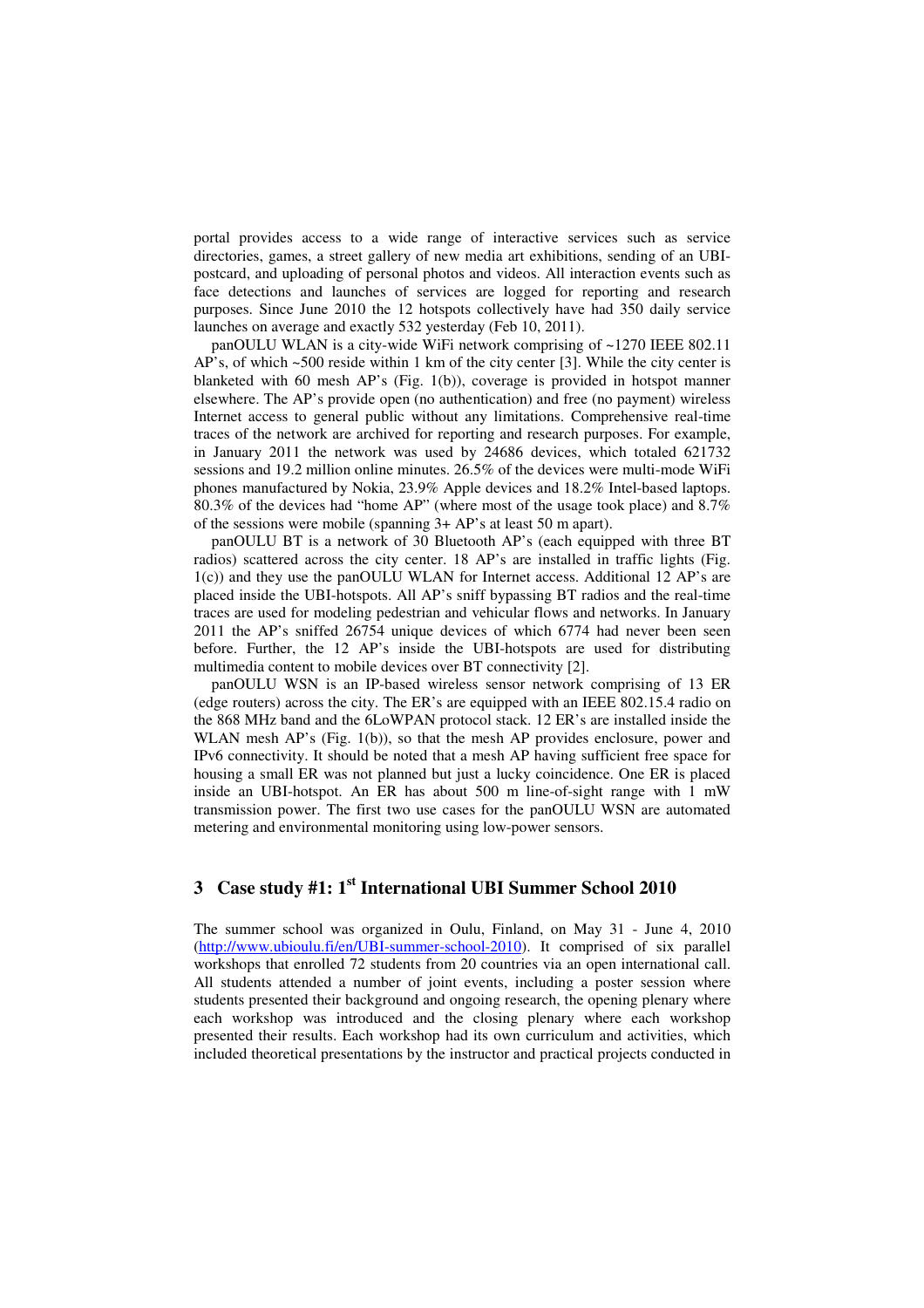groups of 3-5 students. Each workshop was assigned a liaison researcher who was intimately familiar with local arrangements including the testbed resources and could offer assistance when necessary. Several 'development' UBI-hotspots were available at the summer school site to support application development and testing. The opportunity to deploy an application on the public 'production' UBI-hotspots in the city center was also offered, in case any project would get that far.

The six workshops utilized the testbed in varying degree. For example, Prof. Anind Dey's (CMU, USA) "Real World Context Aware Systems" workshop produced both functional prototypes and conceptual designs of new services. Prof. Vassilis Kostakos' (University of Madeira, Portugal) "Urban Social Networks Analysis" workshop collected BT traces to model and visualize pedestrian, vehicular and social networks in the city. While describing all notable projects presented at the closing session of the summer school is beyond the scope of this paper, we briefly show few representative examples. None of the projects has been deployed for 'production' use after the summer school, which was not the objective in the first place, to be fair.

Project 1 developed the "Message Wall" service to allow users quickly and easily sketch and post notes on UBI-hotspots (Fig. 2(a)). Project 2 developed the "Group Detector" application for real-time identification of groups of people moving together across the city from the BT traces (Fig. 2(b)).



Figure 2. (a) Message Wall; (b) Group Detector.

Project 3 analyzed pedestrian activity in the city from the BT traces, and correlated it with the average daily temperature, patterns of rain, and the effect of weekends/weekdays (Fig. 3). Project 4 developed real-time visualizations of traffic flows in the city center from the BT traces using different tools (Fig. 4).



Figure 3. Contextual analysis of pedestrian activity: black line ~ pedestrians detected; red line ~ temperature; blue bars ~ rain; yellow bars ~ Sunday.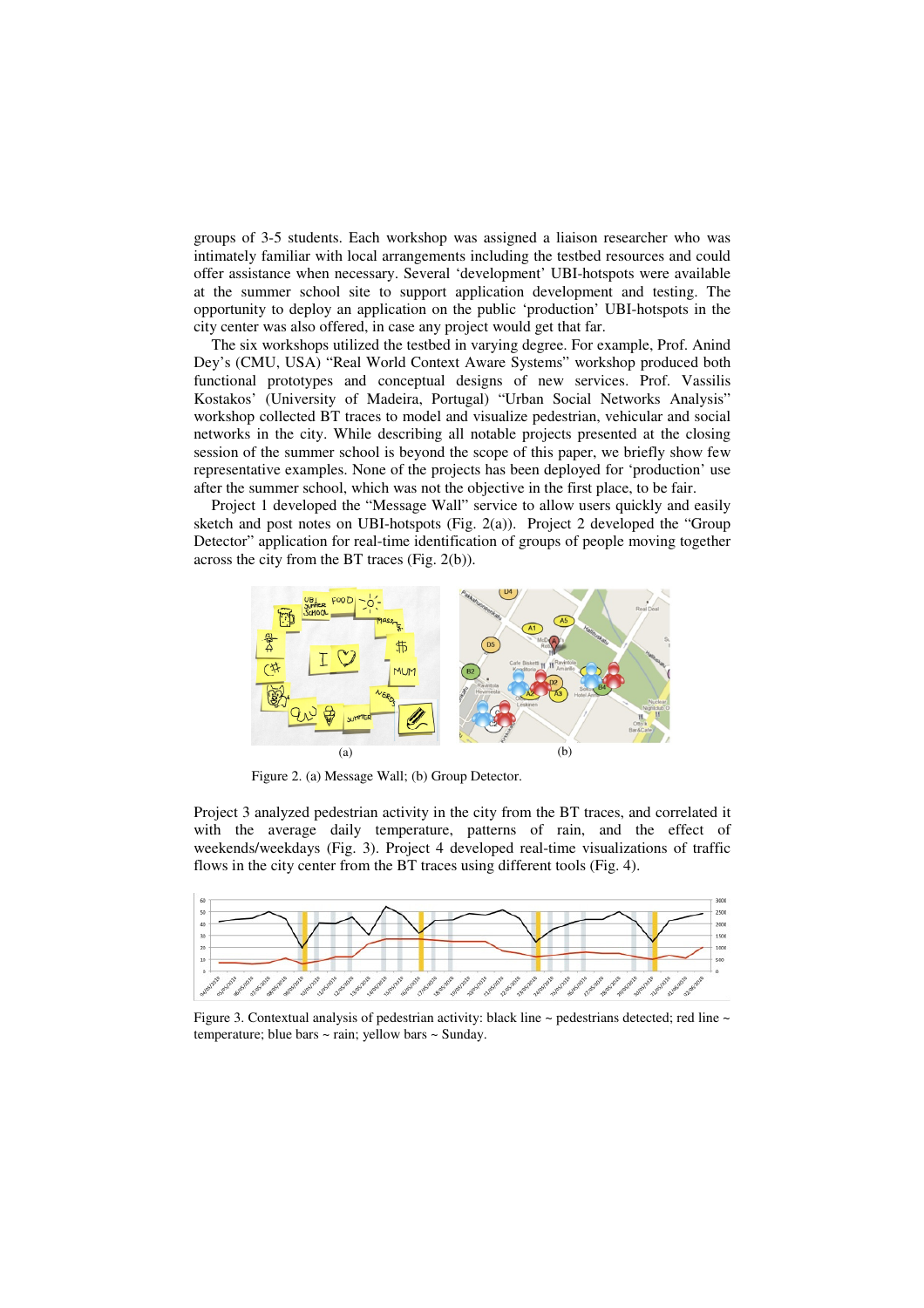

Figure 4. Real-time visualizations of traffic in the city center: (a) 3-D; (b) web.

### **4 Case study #2: UBI Challenges**

We have organized two UBI Challenges to make our testbed available to the greater R&D community and to stimulate the innovation of new services. The national UBI Challenge 2010 (http://www.ubioulu.fi/UBI-haaste) was opened in Feb 2010, challenging both individuals and organizations to innovate and implement new services to UBI-hotspots. 4000 EUR grant was awarded to each proposal selected for implementation by a local expert jury. The grant was payable in two allotments, the first half upon selection for implementation and the second half upon the deployment of the service in UBI-hotspots. Further, the service deemed most successful of those deployed on the UBI-hotspots would receive an additional grant of 2000 EUR and a high end smart phone. Participation was stimulated by a raffle, so that a high end smart phone was raffled between all entries.

By the submission deadline in May 2010 we received just nine valid proposals, of which the jury selected three for implementation: Battleship (game proposed by two local exchange students), Diversus Oulu (interactive multimedia art piece proposed by a local freelancer artist couple) and UBI Mixer (interactive music mixing application proposed by an SME in Helsinki). During implementation the participants had access to a development UBI-hotspot to test their service, technical support provided by us, and to appropriate server resources upon deployment. Eventually, Battleship and Diversus Oulu were successfully deployed on the UBI-hotspots, UBI Mixer not. Incidentally, Battleship is the first service on the UBI-hotspots, which allows two users on the opposite sides of a double-sided outdoor hotspot to explicitly interact (i.e. to play against each other).

The summer school discussed in the previous section kicked off the  $1<sup>st</sup>$ International Open Ubiquitous City Challenge (http://www.ubioulu.fi/en/UBIchallenge, "UBI Challenge" for short) prepared together with a number of leading international experts on urban computing. It challenges the global R&D community to design, implement, deploy end evaluate novel applications and services in real-world setting in the City of Oulu, Finland. Thus, the scope is broader than in the national challenge limited to just UBI-hotspots. The motivation of the international challenge is to stimulate global research collaboration on urban informatics in a very concrete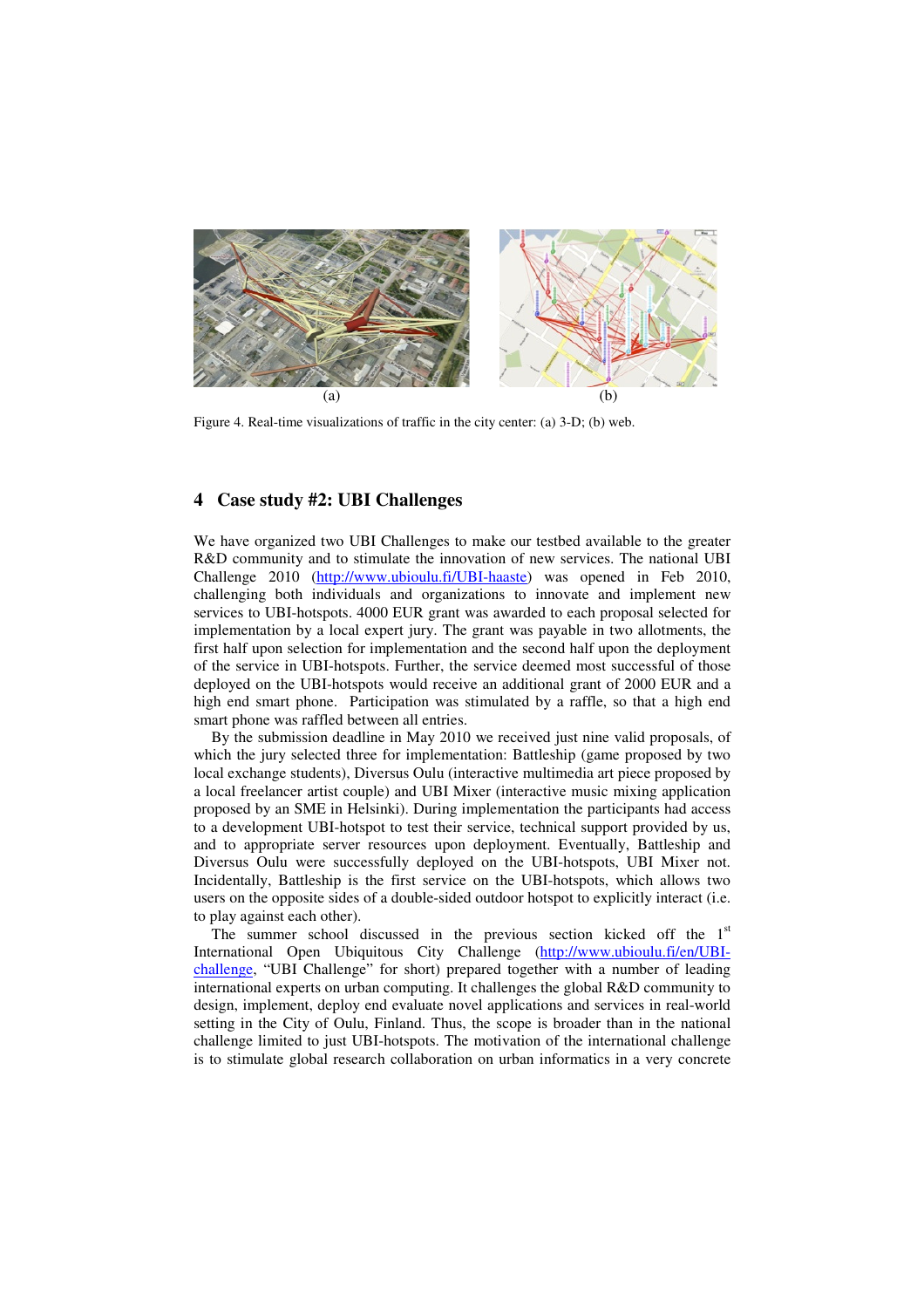manner, provide the international R&D community with an opportunity to transfer ideas from labs into real-world urban environment, make our testbed available to the international R&D community, and support developing metrics for evaluating urban computing infrastructure and applications in real-world setting. Preparing the final call and proposal submission template included producing proper API documentation for the testbed computing resources. Participation was encouraged by advertising that up to five proposals would be invited as finalists for deployment in Oulu, receiving up to 10000 EUR grant and a full paper in the MUM 2011 proceedings (subject to regular peer review by selected members of the challenge jury). The program of the MUM 2011 conference to be held in Beijing, China, in Dec 2011, will have a special session dedicated to the challenge, including presentations by the finalists and the presentation of the awards to the winner(s).

11 written proposals were submitted by the Nov 2010 deadline, three from Finland, six from Europe and two outside Europe. The international jury invited four proposals into the final. All four proposals were submitted by European university teams, who will arrive in Oulu at the beginning of June 2011 to finalize the implementation and deployment of the service by the beginning of July. Empirical evidence will be collected in July-August for reporting in September. Further, the jury's Oulu-based members will meet and assess the finalists in-situ. Each finalist has been assigned a dedicated liaison researcher to serve as the primary technical contact point. As the first task the liaison researchers provided the finalists with detailed technical, content related and cultural assessments of the proposals in the light of our own knowledge and experiences of the open ubiquitous Oulu.

### **5 Discussion**

The summer school and the UBI Challenges reported here are our first experiences in opening up the infrastructure available in the City of Oulu to the greater scientific community. This section presents the lessons learned from these experiences, as well as from an analysis of testbeds that have been successful in other disciplines.

#### **5.1 Testbed requirements**

There exists a set of testbed characteristics that are common to most successfully established testbeds across other disciplines. These include open access to the community, supporting documentation, flexibility and configurability. We found that it was crucial to provide adequate documentation to the various resources, APIs and tools that the participants needed access to. At the same time we found that liaison researchers, who are acquainted with the testbed, have played a crucial role in facilitating access to the testbed.

Beyond these generic requirements, there is a set of further requirements that are more concerned with the needs of the urban computing community. A crucial difference with traditional testbeds is that in addition to input technologies, output and feedback technologies are crucial to the development of urban computing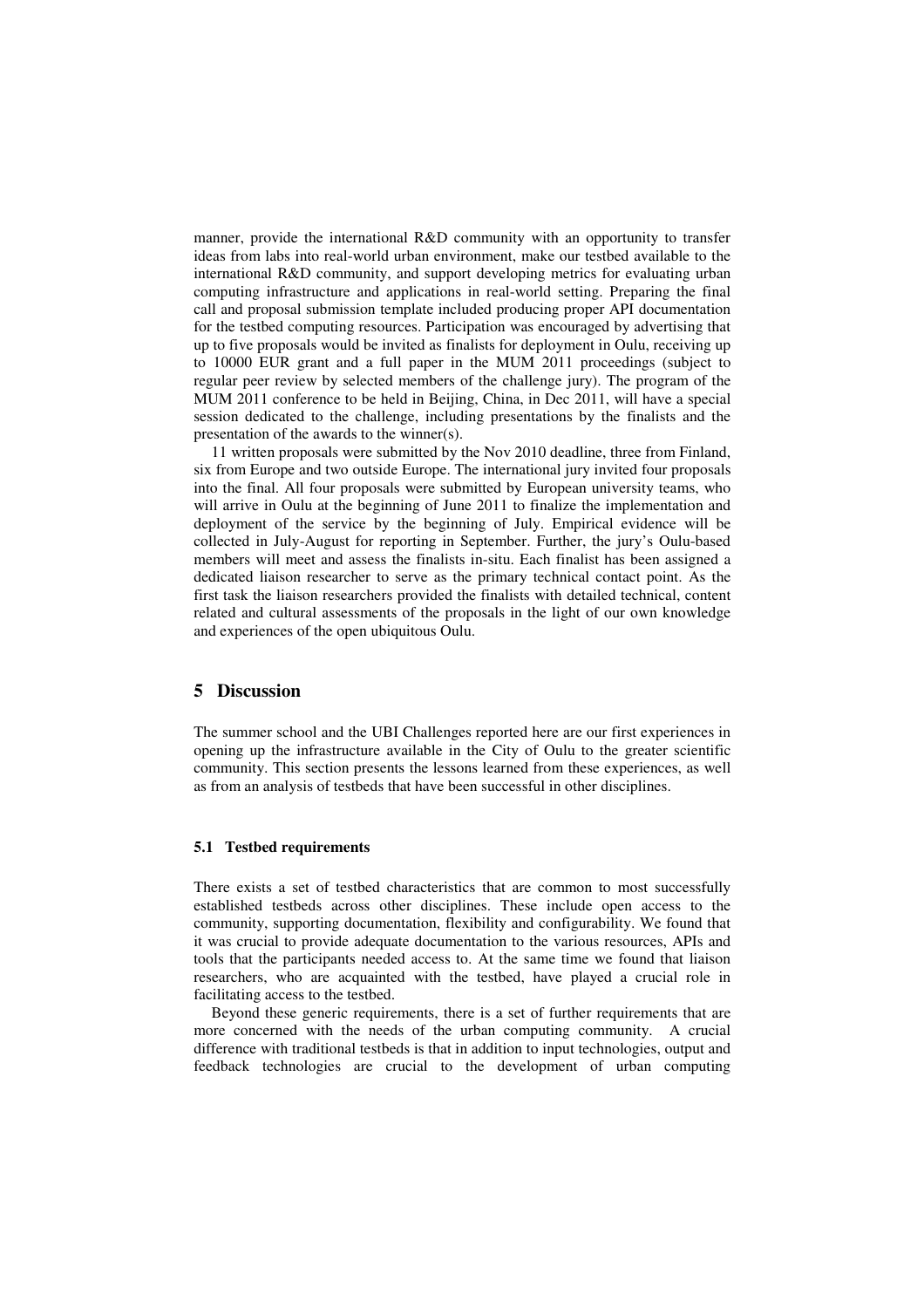applications. In our case, output is possible with the use of the public UBI-hotspots, as well as Bluetooth and WiFi which can push information to people's devices. Furthermore, realism is crucial, which is not always the case with traditional testbeds. In our case, realism is substantial, since the testbed is part of the fabric of the city. This, however, comes at the cost of access: we believe that currently it would be very difficult for researchers to remotely deploy and test an application without being physically present on the ground. This is due to high realism and dynamism of the city, which make it very hard to convey remotely. In our experience, visiting the site of deployment makes a big difference in developing the application as well as interpreting the obtained results.

It is also important to discuss the extent to which the testbed is representative, or whether results obtained within the testbed would be reproducible elsewhere. While our current testbed is highly realistic and situated within a city, it is still culturally and geographically biased. Specifically, the testbed is situated in Northern Europe, and it can be argued that the personalities and reactions of Finns would be different to, say, Portuguese or Chinese, and similarly Finnish weather is distinct from that in other countries. This, however, is a problem that any realistic Urban Computing testbed would face, since by definition it would be situated in a specific location with people of a specific culture.

#### **5.2 Cost/benefit analysis**

Deploying and testing an application using our testbed currently requires certain resources. It requires on-site visits and support from local researchers. These are resources required in addition to the "fixed costs" necessary for developing, testing, observing and evaluating a system. It is therefore interesting to consider whether such an approach offers an attractive cost/benefit ratio from the perspective of researchers.

We argue that any research lab conducting urban computing research is likely to carry out a number of studies and deployments on an annual basis. Each deployment may have varying requirements depending on its nature, but can include the selection of participants, the booking and management of space, as well as researchers' time for management and preparation. These are all costs beyond the "fixed costs" reported above in relation to pure development and evaluation. Arguably the most expensive of the resources required for deployment is researcher's time, which is typically used for managing and maintaining the deployment during a study. Our experience from the summer school shows that researchers' time was drastically reduced in deploying and testing an urban computing application, due to the fact that there was a rich set of tools and resources ready to be used. Even though there is a learning curve associated with becoming familiar with a testbed, our analysis shows that the substantial reduction in researcher time required for successfully deploying a system across the city provides a substantial benefit for researchers, as costs are overall reduced.

From the perspective of the testbed manager, there are fixed and variable costs associated with maintaining the testbed and supporting researchers using it. In our case, these costs have been covered by research funding and commercial sponsorship, much of which is obtained by using the UBI-hotspots for advertising. At the moment